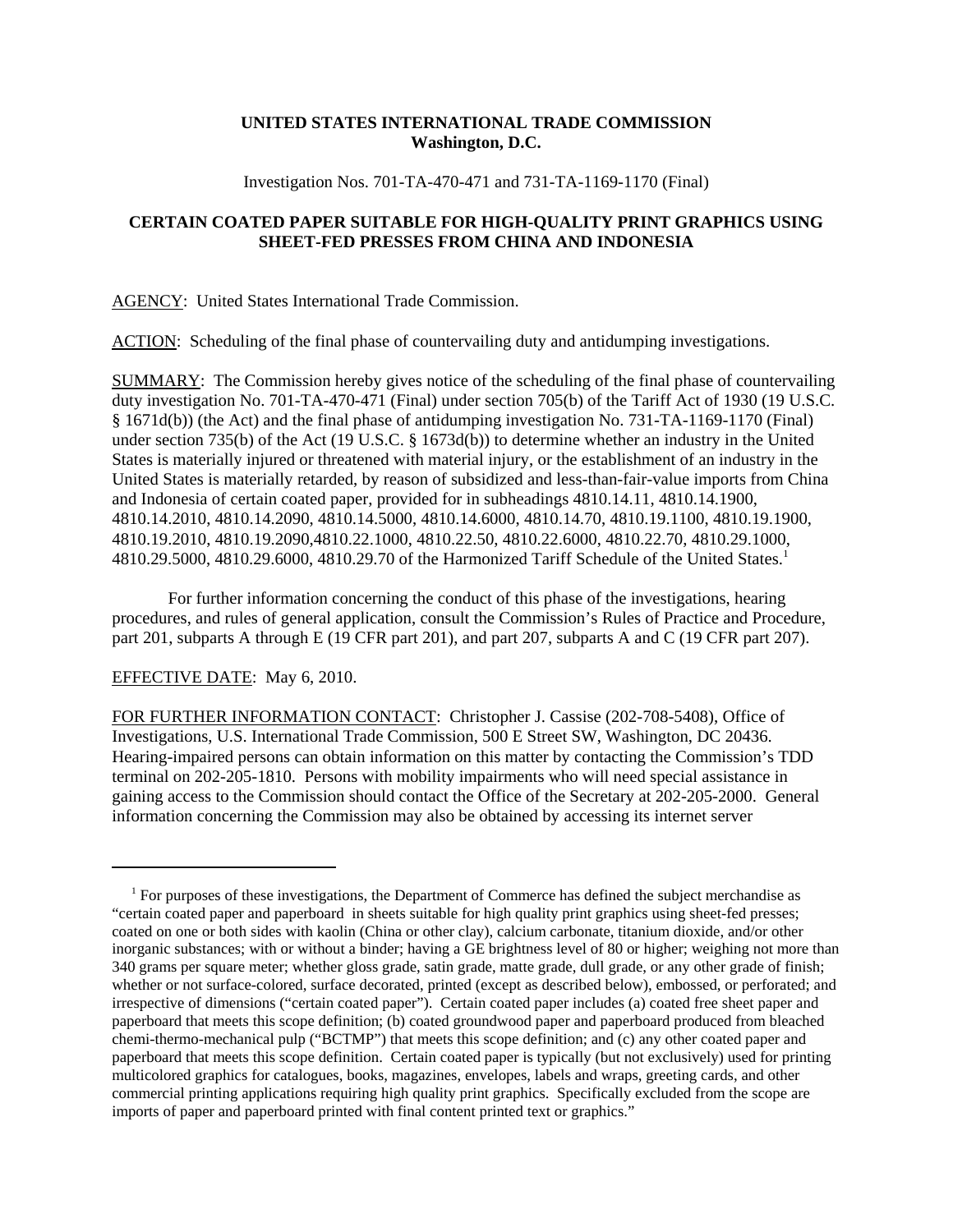(*http://www.usitc.gov*). The public record for these investigations may be viewed on the Commission's electronic docket (EDIS) at *http://edis.usitc.gov*.

## SUPPLEMENTARY INFORMATION:

Background.--The final phase of these investigations is being scheduled as a result of affirmative preliminary determinations by the Department of Commerce that certain benefits which constitute subsidies within the meaning of section 703 of the Act (19 U.S.C. § 1671b) are being provided to manufacturers, producers, or exporters in China and Indonesia of certain coated paper, and that such products are being sold in the United States at less than fair value within the meaning of section 733 of the Act (19 U.S.C. § 1673b). The investigations were requested in a petition filed on September 23, 2009, by Appleton Coating, LLC, Kimberly, WI; NewPage Corp., Mianisburg, OH; Sappi Fine Paper North America, Boston, MA; and the United Steel, Paper and Forestry, Rubber Manufacturing, Energy, Allied Industrial and Service Workers International Union ("USW").

Participation in the investigations and public service list.--Persons, including industrial users of the subject merchandise and, if the merchandise is sold at the retail level, representative consumer organizations, wishing to participate in the final phase of these investigations as parties must file an entry of appearance with the Secretary to the Commission, as provided in section 201.11 of the Commission's rules, no later than 21 days prior to the hearing date specified in this notice. A party that filed a notice of appearance during the preliminary phase of the investigations need not file an additional notice of appearance during this final phase. The Secretary will maintain a public service list containing the names and addresses of all persons, or their representatives, who are parties to the investigations.

Limited disclosure of business proprietary information (BPI) under an administrative protective order (APO) and BPI service list.--Pursuant to section 207.7(a) of the Commission's rules, the Secretary will make BPI gathered in the final phase of these investigations available to authorized applicants under the APO issued in the investigations, provided that the application is made no later than 21 days prior to the hearing date specified in this notice. Authorized applicants must represent interested parties, as defined by 19 U.S.C. § 1677(9), who are parties to the investigations. A party granted access to BPI in the preliminary phase of the investigations need not reapply for such access. A separate service list will be maintained by the Secretary for those parties authorized to receive BPI under the APO.

Staff report.--The prehearing staff report in the final phase of these investigations will be placed in the nonpublic record on September 2, 2010, and a public version will be issued thereafter, pursuant to section 207.22 of the Commission's rules.

Hearing.--The Commission will hold a hearing in connection with the final phase of these investigations beginning at 9:30 a.m. on September 16, 2010, at the U.S. International Trade Commission Building. Requests to appear at the hearing should be filed in writing with the Secretary to the Commission on or before September 10, 2010. A nonparty who has testimony that may aid the Commission's deliberations may request permission to present a short statement at the hearing. All parties and nonparties desiring to appear at the hearing and make oral presentations should attend a prehearing conference to be held at 9:30 a.m. on September 14, 2010, at the U.S. International Trade Commission Building. Oral testimony and written materials to be submitted at the public hearing are governed by sections 201.6(b)(2), 201.13(f), and 207.24 of the Commission's rules. Parties must submit any request to present a portion of their hearing testimony in camera no later than 7 business days prior to the date of the hearing.